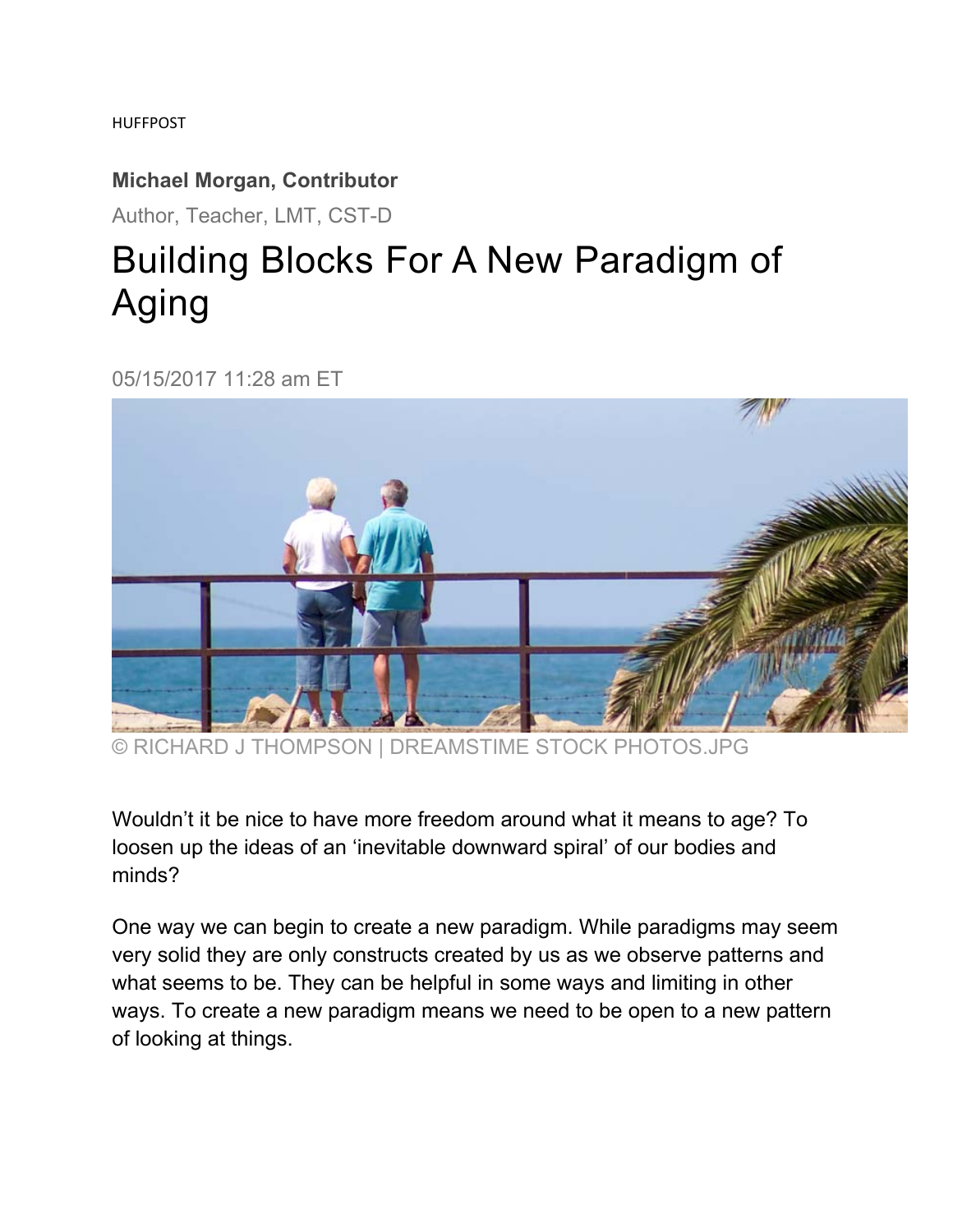Let's begin with new language and new distinctions about the process of how we age and how this process if viewed. The past ten to twenty years shows an increase in gerontology departments conducting focused studies upon this phenomena we call aging. Part of the fruit coming to us today are concepts that can be used as building blocks as we ask new questions and discover new answers to longevity.

The following are a few foundational concepts to help us. **Normal aging**. This phrase is used to denote what seems to be the pattern for most human beings. It sets up a distinction from which a person either seems to be aging according to these parameters, or seems to be belying it in some way. Some of the measures are cellular aging, random damage, cross-linkage and homeostatic imbalance or allostatic load.

**Cellular aging** is pretty easy to understand. This label describes the way our cells in our body wear out. Part of what is found in cellular aging is that our bodies have a certain programming to degredate. Using this label to ask questions can lead us deeper into understanding, and perhaps changing, why our cells would have that programming at all.

**Random damage** is a label used to identify the cumulative effect of trauma that our bodies experience, every type of trauma. It includes but is not limited to physical, emotional, and psychological. This factor helps identify the damage that has taken place in the tissues and how it is contributing to aging.

Cross linkage is a bit more complex to understand as it focuses upon the infleucne the proteins and fibers within our fascia system is having upon the body. A good way to understand this is to picture an older person who is being bent over- they are being influenced by this system.

Researchers have been very interest in a factor called homeostatic imbalance or allostatic load. This is the way the body deals with incoming stress and how long it takes to recover from the influence. Sometimes when we observe people getting older they are just not as flexible, or perhaps they are crankier. This is an indicator of less resilience in the nervous system to deal with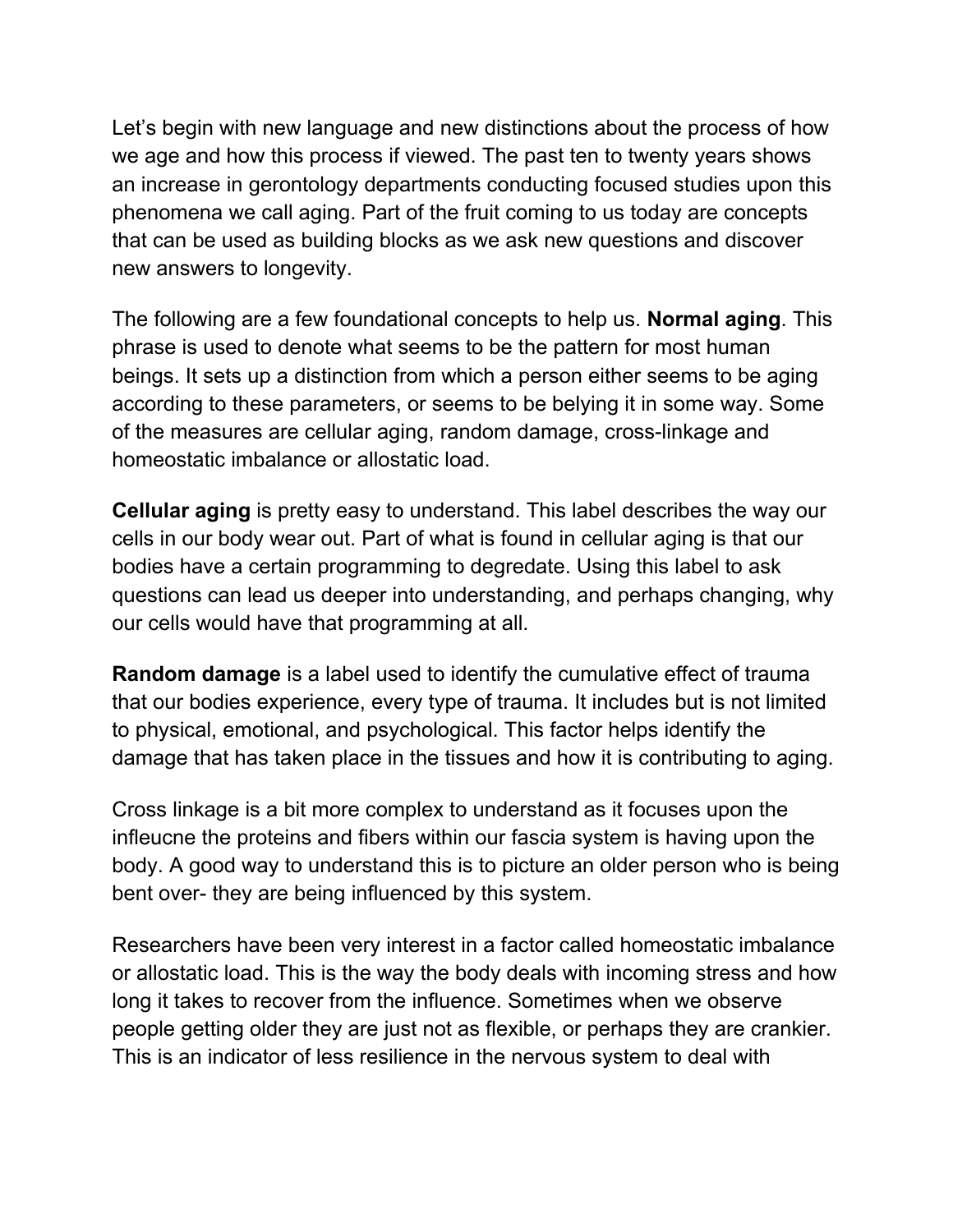emergencies and recover from stressors in life. Having less flexibility in our nervous system is homeostatic imbalance.

While these are factors or concepts considered in normal aging, there is another category called pathological aging or accelerated aging. Three points of focus in gerontology departments in this arena are cellular mitochondria, inflammatory mechanisms and tele-mirror-telomeres axis. These are fancy words, you may be wondering what relevance they have to the lay person just trying to stay young for as long as possible. What is helpful in understanding them basically is that we can take simple measures to help decrease pathological aging if we have a basic understanding. I will get to this towards the end.

**First is cellular mitochondria**. Maybe you remember from your junior high school biology class that mitochondria are the powerhouse of the cell. They are like switch engines that convert the nutrients entering the cell into energy. It is thought that over time they become less efficient and even fail. When this happens we literally have less energy making care for our cells vital to longer life.

**Inflammatory mechanisms** (diseases of aging that are inflammatory by nature,) is the second. Inflammation traps toxins, causing them to accumulate and thus add insult to the body and brain creating patterns that are damaging as the body and brain try to function. It is like putting big obstacles into a path that could be clear if it were toxin free.

The third concept is incredibly interesting. Not only has it been one of great interest to scientists as of late, but some have won Nobel prizes in the pioneering research don't to identify this part of the human system. Picture in your mind a strand of DNA. Since it is a strand it had two ends, and these ends are called **telemirror-telomeres axis**. Over time the ends can unravel, kind of like a shoelace. Why does this matter? When they unravel they fail to transmit our genetic information.

Having these building blocks we can individually ask new questions. First we can use them to get a better picture of our own health, the stressors in our